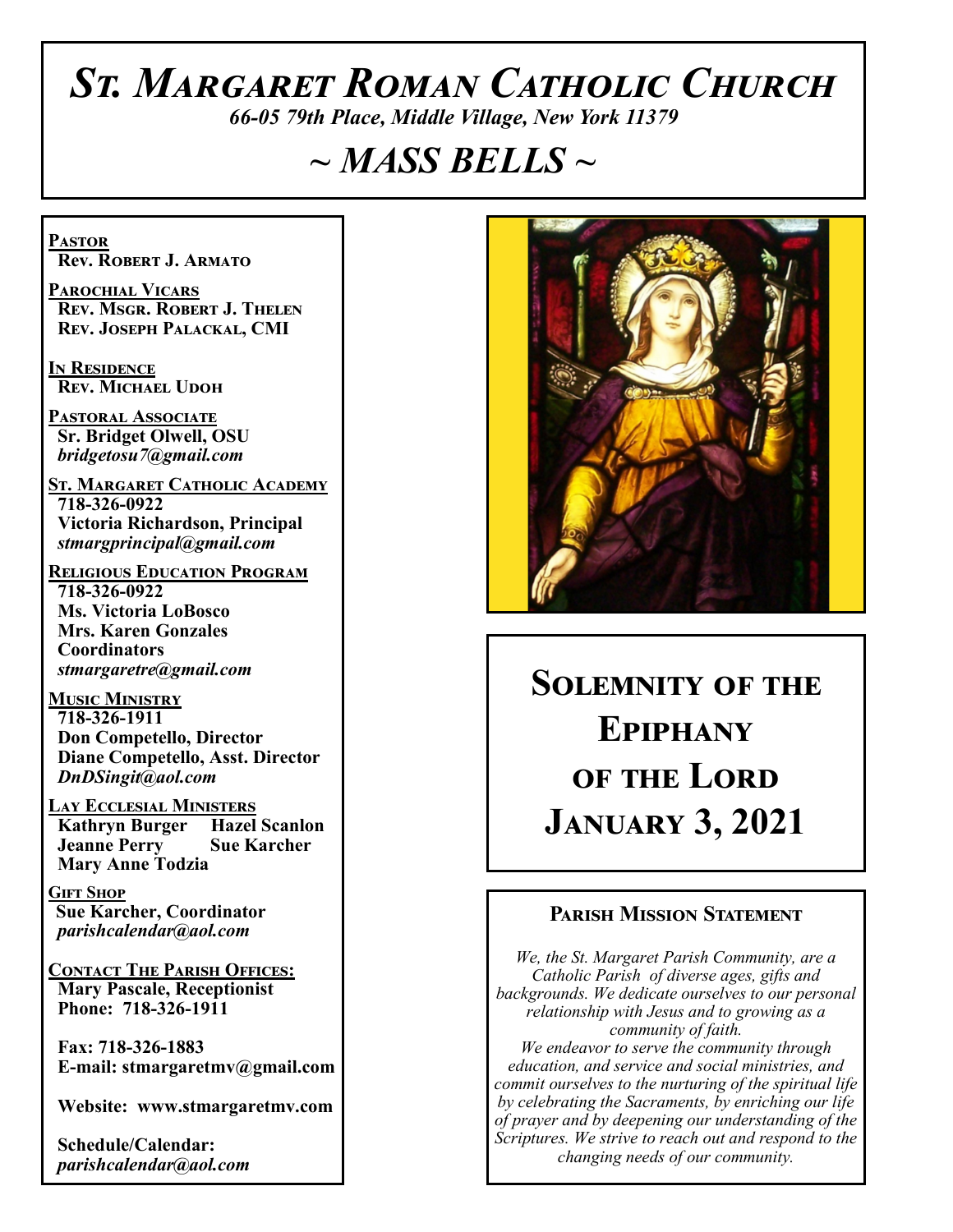# *MASSES FOR THE WEEK*

| SUN.         | <b>JANUARY 3 - EPIPHANY OF THE LORD</b>                             |
|--------------|---------------------------------------------------------------------|
| 8:00         | People of the Parish                                                |
| 10:00        | <b>Stanley Andrzejewski</b>                                         |
| <b>NOON</b>  | Fire Lt. Kevin J. & William Pfeifer                                 |
| 5:00PM       | Julia & Jan Valalik                                                 |
| MON.         | <b>JANUARY 4 - ST. ELIZABETH ANN</b>                                |
| 7:00<br>9:00 | <b>SETON</b><br><b>Purgatorial Society</b><br>Louis Meyers          |
| TUE.         | <b>JANUARY 5 - ST. JOHN NEUMANN</b>                                 |
| 7:00         | Peg Ryan                                                            |
| 9:00         | <b>Patrick Cronin</b>                                               |
| WED.         | <b>JANUARY 6 - ST. ANDRE BESSETTE</b>                               |
| 7:00         | <b>Frank Kraft</b>                                                  |
| 9:00         | Cathleen Joyce                                                      |
| THU.         | <b>JANUARY 7 - ST. RAYMOND OF</b>                                   |
| 7:00<br>9:00 | <b>PENAFORT</b><br>Elizabeth T. Aloisio (anniv)<br>Barbara Gianelli |
| FRI.         | <b>JANUARY 8 - CHRISTMAS WEEKDAY</b>                                |
| 7:00         | <b>Millie Schiraldi</b>                                             |
| 9:00         | John Bohan                                                          |
| SAT.         | <b>JANUARY 9 - CHRISTMAS WEEKDAY</b>                                |
| 9:00         | collective: Rosemarie Sparacio                                      |
| 11:45        | Monthly Memorial Mass: John J. Powers,                              |
| 5:00PM       | Daniel Boyle, Janie Corbo, Anna Cavaliere<br><b>Frank Marino</b>    |
| SUN.         | <b>JANUARY 10 - BAPTISM OF THE LORD</b>                             |
| 8:00         | <b>Thomas Mazza</b>                                                 |
| 10:00        | Il Popolo della Parrocchia/Daniele Bussa/                           |
| <b>NOON</b>  | <b>Jeffrey Matusiak</b>                                             |
| 5:00PM       | The Hanover Family                                                  |

# *EPIPHANY OF THE LORD JANUARY 3*



# **PARISH INFORMATION**

# **Rectory Office Hours**

**Monday - Friday - 9am to Noon and 1pm to 5pm Saturday - by appointment Sunday - closed**

**CONFESSIONS** - Saturday, 4:00-4:45pm in the church.

**NOVENA** to Our Lady of the Miraculous Medal Mondays after the 9am Mass.

**THE ROSARY AND DIVINE MERCY** devotion are prayed every morning in the church at 8:30am.

**BAPTISMS** take place on the 1st and 3rd Sunday of each month, at 1:30pm and 2:30pm. Please call the rectory for an appointment and to register your child. No more than two children will be baptized at each session, with a maximum of 25 guests per family.

**WEDDINGS MUST** be scheduled at least six months in advance by appointment with a priest or a deacon. Please call the rectory office. For marriage preparation information visit www.pre-cana.org.

**THE ENGLISH CHOIR** rehearses on Wednesday, at 7 pm in the Church. Tenors and baritones needed!

**IL CORO ITALIANO** prattica ogni Domenica prima della Messa Italiana.

**THE YOUTH CHOIR** rehearses on Monday, from 6-7 pm in the Church. For more info, DnDsingit@aol.com **SUSPENDED**

**BOY SCOUT TROOP #119** meets on Tuesdays from 7:15-9 pm in the Parish Hall. New members are welcome, age 10 1/2 & up. Call Mr. Krzewski, 718-894-4099. **SUSPENDED**

**CUB PACK #119** meets on Mondays from 7-8:30 pm in the Parish Hall. New members welcome, age 6 to 10-1/2. Call Mr. Krzewski, 718-894-4099. **SUSPENDED**

**SENIOR CITIZENS** meet every Wednesday at 12 Noon in the Parish Center. **SUSPENDED**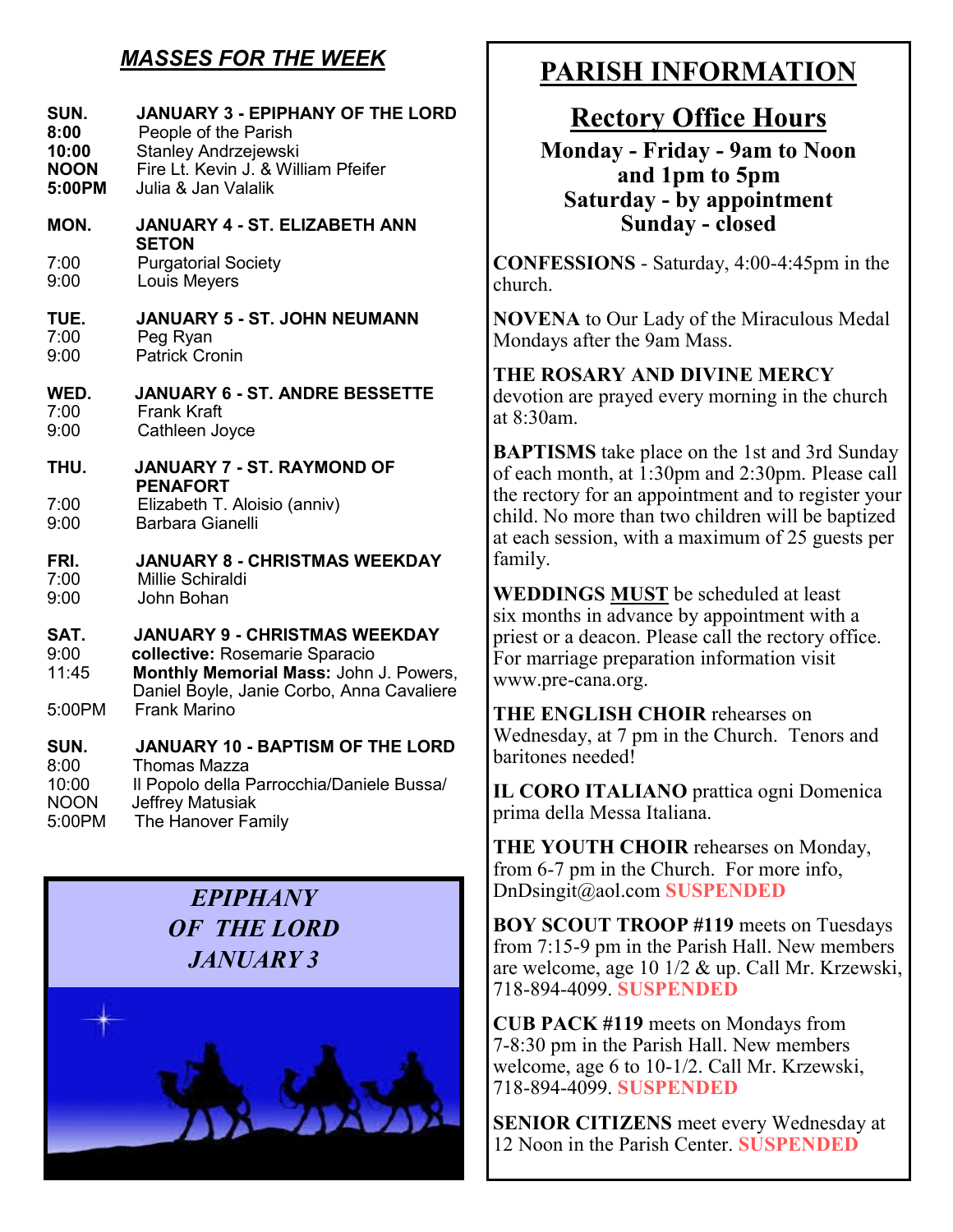# PLEASE PRAY FOR OUR SICK

Connie Faccibene, Linda Frazier, Cari Ann Falk-LoBello, Glen Falk, Ronald Frazier, Robert Sabini, Lee Falk, McKinley Kelleher, Sean Harrison, Justin James Quirke, Elizabeth Ott, Mary Harrison, Gloria Pemaj, Allen McConville, Jack Marchindiondo, The Scaturro Family Louis Pittelli, Louis Pittelli, James Graff, Immaculate Marge D'Elia, Jim O'Friscoll, Mary Rigovich, Matteo Sabini, Bob Biolsi, The Mojica Family, Msgr. Leonard Badia, Matthew Zender, Anthony Pittelli, Josephine Hartnett, Karen Schaefer, Jill Archbold, Fr. Paul Weirichs CP, Hannah Lehman, John Austin Bryzgornia, Dave Kazmier, John Nogiewich, Tim Rooney, Frank Ciccone, Cindy (Peli) Heege, Charlie Krzewski, Helga Zender, Deacon John DeBiase, Tom Haubert, John Miller, Cathie Greulich, Sr. Mary James Fox, Edward Pandolfo, Paul Colangelo, Carmen Gonzalez, Edward Stoltzenberg, Santos Santiago, William & Patricia Scharach, Marco Colalella, Fr. William Farrugia, Bernard Russo,

*The names will remain for 3 months, please call 718-326-1911 and ask for continued prayers.*

# **Prayer Requests**

**Pray for vocations to the Priesthood and Religious Life.** 

**Pray for first responders and medical personnel.**

**Please pray for our men and women from our Parish serving in the defense of our country: Lt. Col. Thomas Frohnhoefer Sgt. Robert A. Domenici** 



*We Recall Our Beloved Deceased*

*Especially: Anna Cavaliere, Marion D. Langley, May they rest in Christ's Peace!*

# **MEMORIALS**

*WINE & HOST THIS WEEK*

*are offered in memory of Robert C. Thoering at the request of Barry Stockman.* 

*ALTAR CANDLES THIS WEEK*

*are offered in memory of Gerard O'Leary.* 

### *TABERNACLE LAMP THIS WEEK*

*is lit in memory of John Pascale.* 

*SAINT ELIZABETH ANN SETON JANUARY 4*

# **TODAY'S READINGS**

 *The Epiphany of the Lord* 

Is 60:1-6 Ps 72:1-2, 7-9, 10-13 Eph 3:2-3a, 5-6 Mt 2:1-12

## **READINGS FOR THE WEEK**

| Monday:    | 1 Jn $3:22-4:6$<br>Ps 2:7bc-8, 10-12a<br>Mt 4:12-17, 23-25              |
|------------|-------------------------------------------------------------------------|
| Tuesday:   | $1$ Jn 4:7-10<br>$Ps 72:1-4, 7-8$<br>Mk 6:34-44                         |
| Wednesday: | $1$ Jn 4:11-18<br>Ps 72:1-2, 10, 12-13<br>Mk 6:45-52                    |
| Thursday:  | $1$ Jn 4:19-5:4<br>Ps 72:1-2, 14, 15bc, 17<br>Lk 4:14-22a               |
| Friday:    | 1 Jn 5:5-13<br>Ps 147:12-15m 19-20<br>Lk 5:12-16                        |
| Saturday:  | $1 \text{ Jn } 5:14-21$<br>Ps 149:1-5, 6a, 9b<br>$Jn \frac{3:22-30}{2}$ |
| Sunday:    | Is $55:1-11$<br>Is $12:2-3$ , 4bcd, 5-6<br>$1$ Jn $5:1-9$<br>Mk 1:7-11  |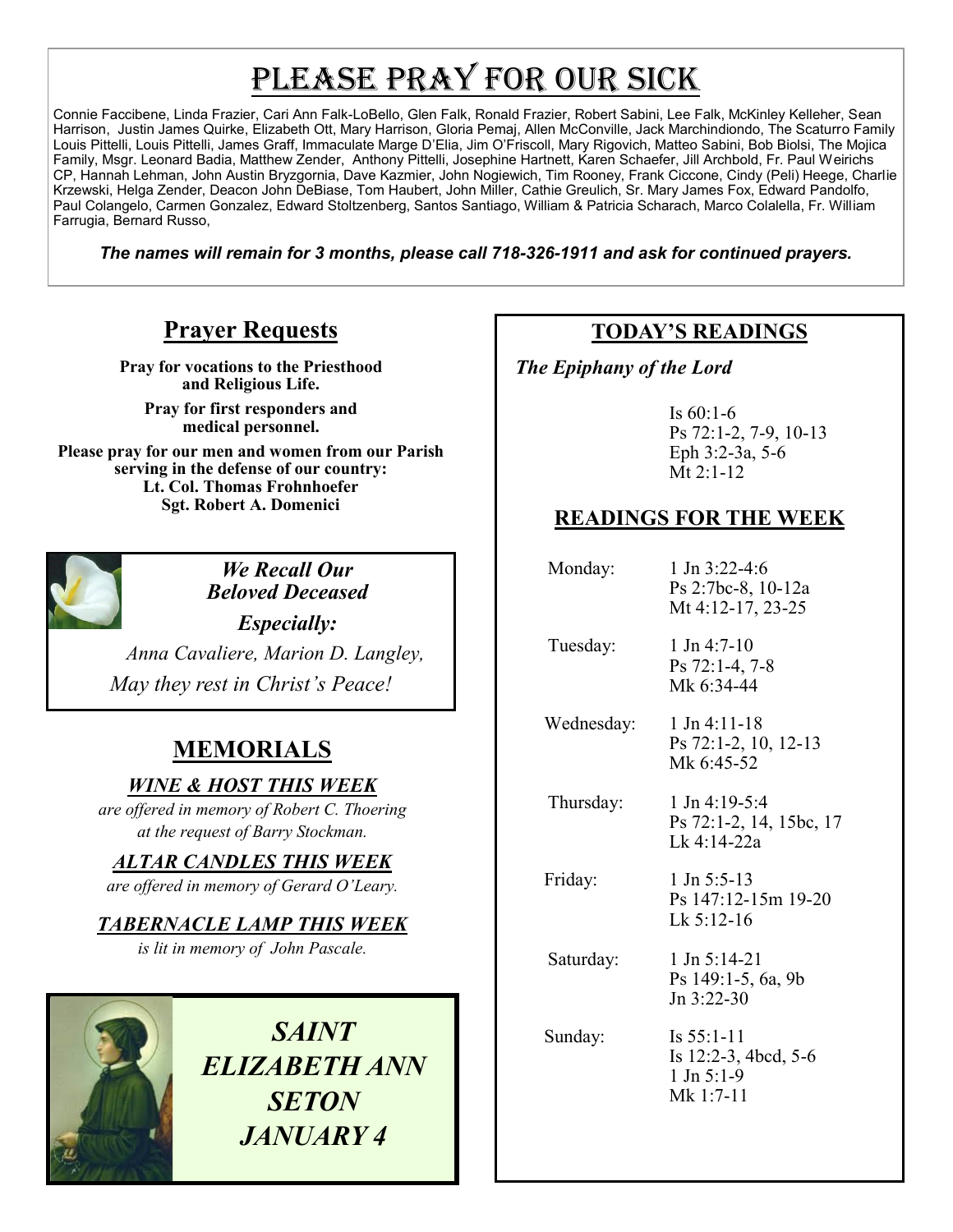#### *From the Pastor's Desk:*

#### *"Stars, Magi, Coheirs, and Copartners"*

 Much was made in the last few weeks about the astronomical phenomenon called the "Great Conjunction", actually an alignment of planets that some referred to as the "Star of Bethlehem". The fact that it was no such thing, but merely an event that occurs once every several hundred years totally out of sync with the time of our Lord's birth, made no difference. The Star or Conjunction got more play in the media than did the religious importance of Christ's birth.

 That shouldn't surprise us, given the secular nature of the media. A distraction that happens once in every five lifetimes is better than focusing on the prospects of eternity. The reason for the birth of the Savior of the universe, no less Who He is, causes great anxiety among the wise and the learned. It also caused a good deal of anxiety among the elites of Christ's own time, for they knew that acknowledgement of His long-awaited birth would upset the accepted order and cause them problems.

 The point of the story that St. Matthew presents in the Gospel for this Epiphany Sunday is that God miraculously revealed to the Gentiles the birth of the promised Messiah (that's what "epiphany" means: a showing forth or revelation), Who was rejected or feared or ignored by His own people. St. Matthew draws on themes and incidents scattered across the Hebrew Scriptures in order to show an authentic connection between the promise and its fulfillment in Jesus. All the evidence lined up for him, just as he knew that it would for his readers.

 It's one of the reasons why, aside from the Easter Season, our first reading comes from the Old Testament and ties into the Gospel. For instance, some of the details that we portray in our Nativity scenes (like the camels, the kings, and the gifts that they offered to the Infant) come from today's first reading from the Book of the Prophet Isaiah. Truly, it is a beautiful story, and it remains full of meaning for us twenty centuries removed from the action.

 The bottom line of today's feast and readings, though, is the assurance in the last line of the second reading, from St. Paul's letter to his Gentile disciples in Ephesus in Asia Minor, "that the Gentiles are coheirs [with the Jews], members of the same Body, and copartners in the promise in Christ Jesus through the Gospel," i.e., through the victory that God achieved in Jesus Christ: the victory of grace, eternal life, and reconciliation with God over sin, death, and separation from Him.

 Today's solemnity of the Epiphany of our Lord often is referred to as "Little Christmas" and still is celebrated by most Christians on January 6, twelve days after the solemnity of the Nativity. Regardless of what it's called or when, plus or minus a few days, it is celebrated, its meaning and importance remain for us today: that we, too, are united in the Body of Christ Who fulfilled the promises made over the centuries to the Chosen People, the physical descendants of Abraham. Gentiles though we are, we, too, can call Abraham "our Father in Faith" because of Christ.

 The Promise, kept in custody by the Children of Israel, is intended for all of mankind. Everyone is called to the universal Kingdom of God. Whether or not people accept the Promise and answer positively is another matter, for answering in the affirmative and becoming a disciple of Jesus Christ upsets the apple cart and costs the follower his/her life. There is no cheap grace. As it was for Herod and the religious leaders of Palestine two thousand years ago, so it is for us today.

 Once again, we can get caught up in stargazing and other distractions, or we can enter into the Mystery of God's love for us in Christ Jesus. We need not travel to far and distant lands in search of the Promised One to offer Him ornate gifts. He is present in His holy Word, in His Sacraments, in His people, and in our souls. All He wants is to share His life with us. Let us do Him homage, then, by living as His faithful disciples, and offer Him the gift of our very selves, we who by His grace are His coheirs and copartners in the redemption that He has won for us!

#### *~Fr. Armato*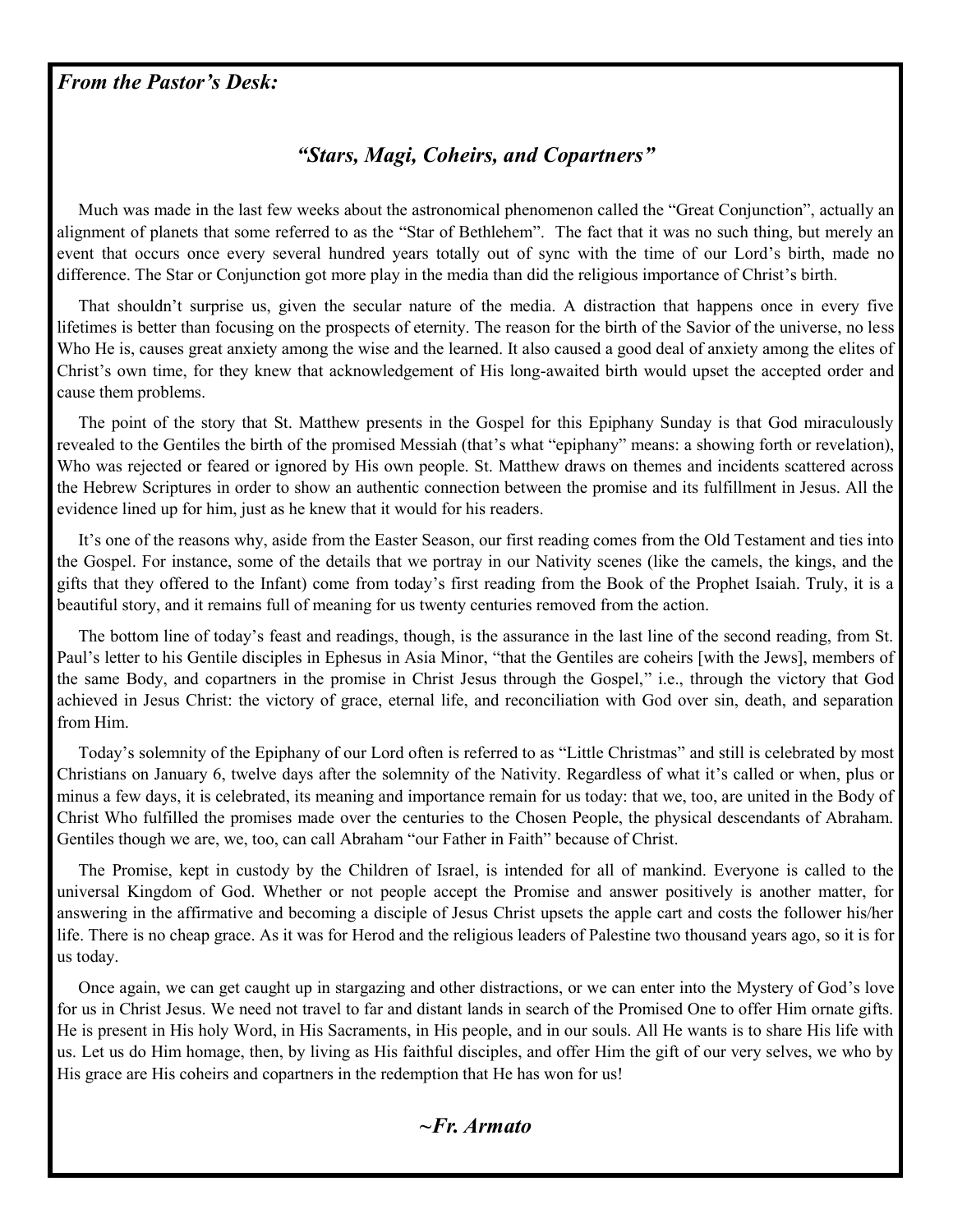# **ANNUAL CATHOLIC APPEAL**

 The **2020** *Annual Catholic Appeal* campaign continues toward our goal of **\$80,015. So far, 188 families have pledged \$74,253 (92.8%).** We have *\$5,762 to go.*

With about 650 families registered in the Parish, it comes to an *average donation of \$125 per family.*  Even in these difficult times, it's certainly not a burden if we **ALL** pitch in between now and Christmas.

 First come your own family needs, then those of the Parish. Finally, please consider your ACA responses so that we may continue to serve the needs of our Parish and our Diocese. Ì

#### **www.annualcatholicappeal.org**

# **EUCHARISTIC ADORATION**

 We will hold a holy hour of Eucharistic Adoration consisting of Exposition and Benediction of the Most Blessed Sacrament, Rosary, litany, scriptural reading, and time for quiet, personal prayer from 9:30 until 10:30AM on the first Saturday of each month.

The next holy hour is February 6, 2021.

Come and spend some quality time with the Lord!

# **CHURCH OPEN HOURS**

 **The church will be open only for the celebration of Masses and baptisms. It will be closed at all other times to enable us to clean and sanitize the facilities.**

 *Please observe these rules for your safety and that of others:*

Do NOT enter the church, if you are sick. Anyone entering the church MUST wear a facemask or covering. "Social distancing" MUST be observed at all times.

 Sit **only** in the areas that are marked by a taped cross.

The lavatories are locked.

 Do NOT leave *ANYTHING* in the pews or at the entrances.

#### **THE ST. VINCENT dePAUL FOOD PANTRY**



 is located in the Convent 66-25 79th Place

#### The Pantry is open every **WEDNESDAY AND SATURDAY from 10:00am to 12:00Noon**

Thank you for your generous donations to the food pantry. At this time we are asking for **grocery store gift cards,** which can be placed in the rectory office mail slot.

Again, we thank you for your continued support!

#### **MONTHLY MEMORIAL MASS**

 A memorial Mass with music is celebrated each month for the repose of the souls of those who were buried from our church during the preceding month.

 Families who wish to have an annual or "month's mind" Mass offered for a loved one can join in the monthly celebration.

 Contact the Rectory, **718-326-1911** to make the arrangements.

 **The next memorial Mass will be celebrated at 11:45am Saturday, January 9, 2021. See listing on page 2 of this bulletin.** 

#### **NEW HYMNALS**

 We have put our new hardbound hymnal with the full three-year cycle of Scripture readings into the pews in place of the annual missalette. This will save us time, work, and money in the long run, since it will last for over seven years with proper care.

 The new books can be memorialized for \$25 per intention, as we've done with the missalettes. *Use the forms provided in the church. Forms, and your donation can be returned to the Rectory or in the collection basket.*